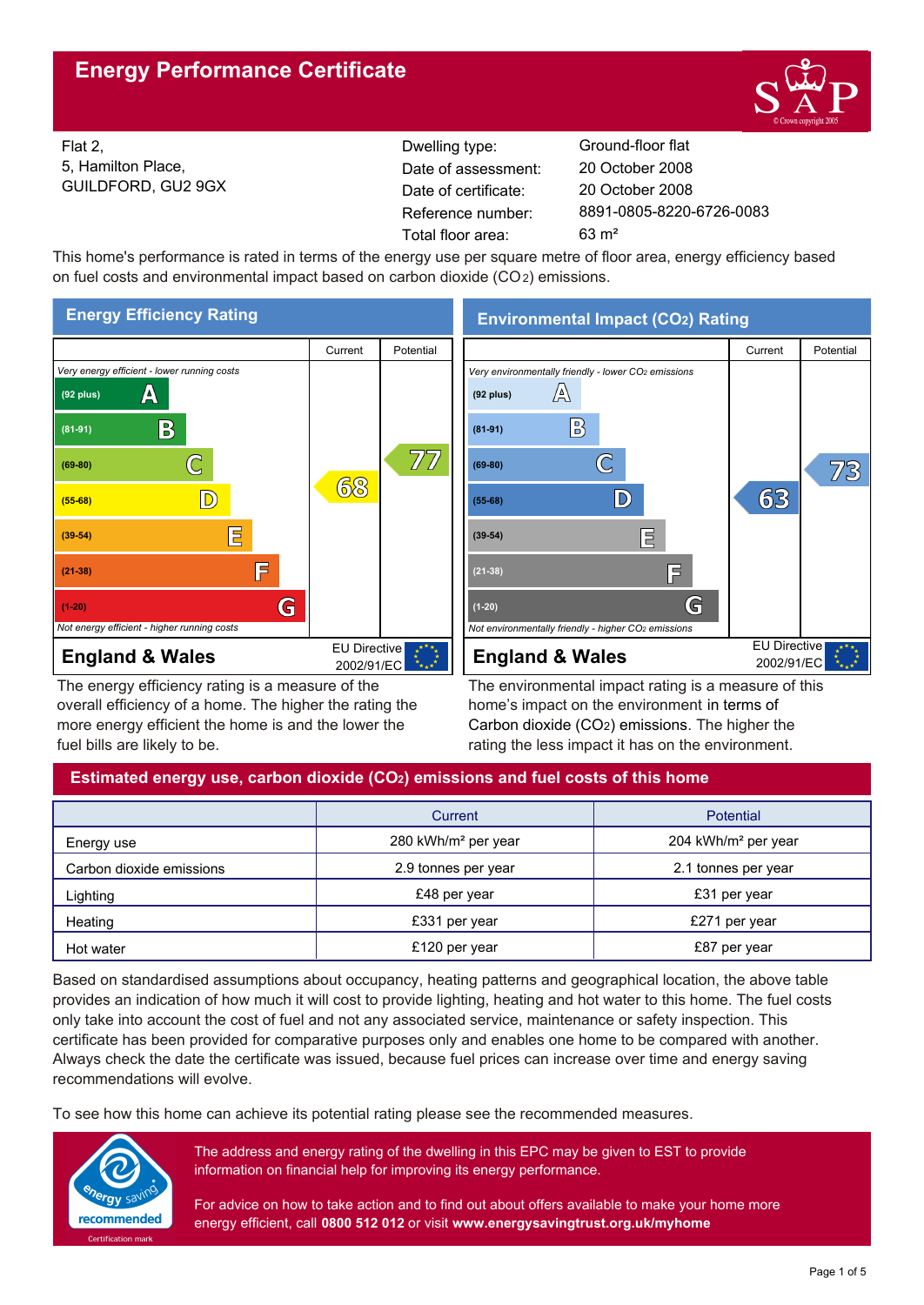#### **About this document**

The Energy Performance Certificate for this dwelling was produced following an energy assessment undertaken by a qualified assessor, accredited by Elmhurst Energy Systems, to a scheme authorised by the Government. This certificate was produced using the RdSAP 2005 assessment methodology and has been produced under the Energy Performance of Buildings (Certificates and Inspections) (England and Wales) Regulations 2007 as amended. A copy of the certificate has been lodged on a national register.

| Assessor's accreditation number: | EES/002004                                     |
|----------------------------------|------------------------------------------------|
| Assessor's name:                 | Gary John Ryan                                 |
| Company name/trading name:       | <b>Energy Assess UK Limited</b>                |
| Address:                         | 5 Bryanstone Close, Guildford, Surrey, GU2 9UJ |
| Phone number:                    | 07894 801 963                                  |
| Fax number:                      | 01483 829557                                   |
| E-mail address:                  | gary@energyassessuk.com                        |
| Related party disclosure:        |                                                |

#### **If you have a complaint or wish to confirm that the certificate is genuine**

Details of the assessor and the relevant accreditation scheme are as above. You can get contact details of the accreditation scheme from their website at www.elmhurstenergy.co.uk together with details of their procedures for confirming authenticity of a certificate and for making a complaint.

#### **About the building's performance ratings**

The ratings on the certificate provide a measure of the building's overall energy efficiency and its environmental impact, calculated in accordance with a national methodology that takes into account factors such as insulation, heating and hot water systems, ventilation and fuels used. The average Energy Efficiency Rating for a dwelling in England and Wales is band E (rating 46).

Not all buildings are used in the same way, so energy ratings use 'standard occupancy' assumptions which may be different from the specific way you use your home. Different methods of calculation are used for homes and for other buildings. Details can be found at www.communities.gov.uk/epbd.

Buildings that are more energy efficient use less energy, save money and help protect the environment. A building with a rating of 100 would cost almost nothing to heat and light and would cause almost no carbon emissions. The potential ratings on the certificate describe how close this building could get to 100 if all the cost effective recommended improvements were implemented.

#### **About the impact of buildings on the environment**

One of the biggest contributors to global warming is carbon dioxide. The way we use energy in buildings causes emissions of carbon. The energy we use for heating, lighting and power in homes produces over a quarter of the UK's carbon dioxide emissions and other buildings produce a further one-sixth.

The average household causes about 6 tonnes of carbon dioxide every year. Adopting the recommendations in this report can reduce emissions and protect the environment. You could reduce emissions even more by switching to renewable energy sources. In addition there are many simple everyday measures that will save money, improve comfort and reduce the impact on the environment. Some examples are given at the end of this report.

#### **Visit the Government's website at www.communities.gov.uk/epbd to:**

- Find how to confirm the authenticity of an energy performance certificate
- Find how to make a complaint about a certificate or the assessor who produced it •
- Learn more about the national register where this certificate has been lodged •
- Learn more about energy efficiency and reducing energy consumption •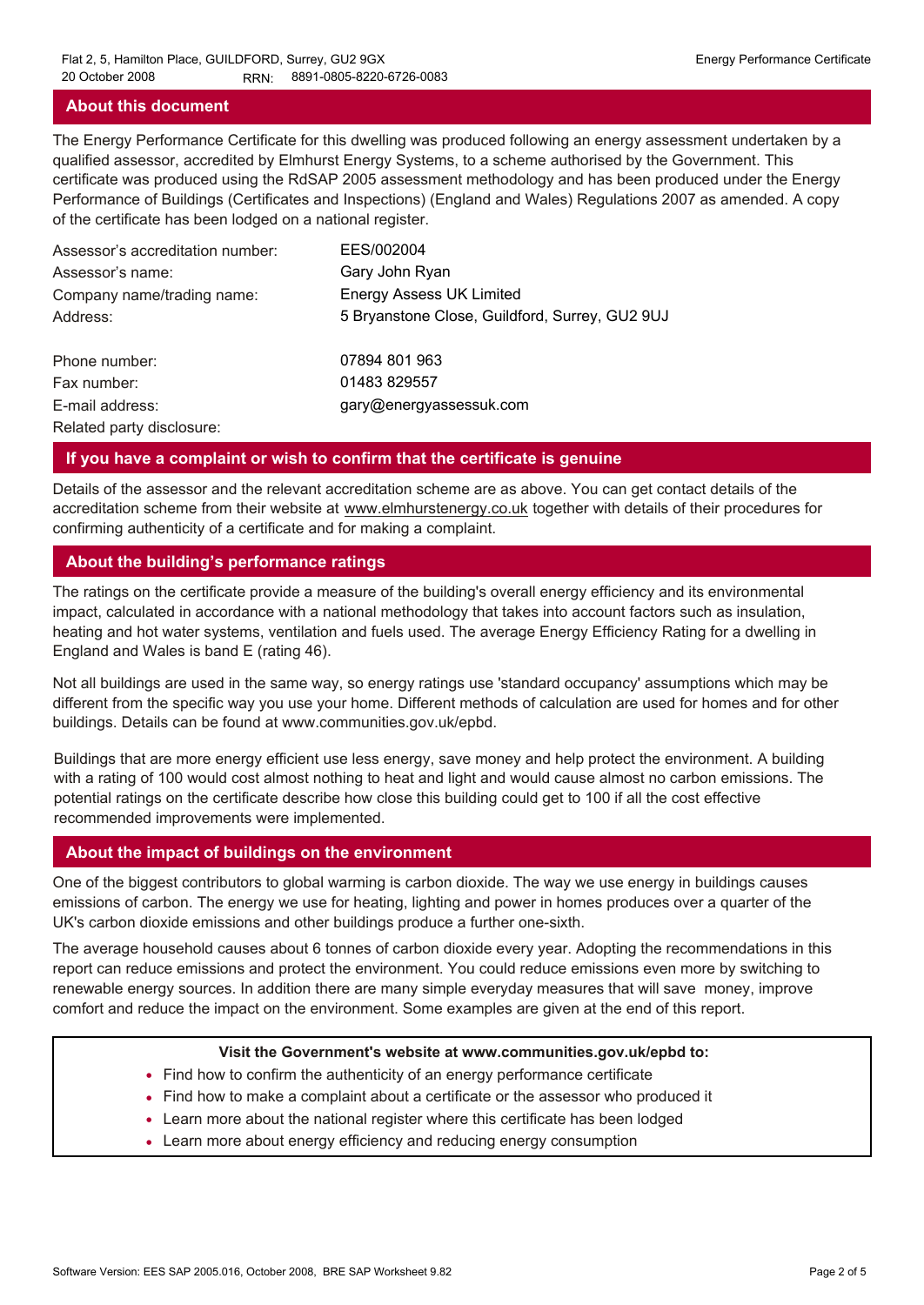# Recommended measures to improve this home's energy performance

Flat 2, 5, Hamilton Place, GUILDFORD, GU2 9GX Date of certificate:

Reference number: 8891-0805-8220-6726-0083 20 October 2008

## **Summary of this home's energy performance related features**

The following is an assessment of the key individual elements that have an impact on this home's performance rating. Each element is assessed against the following scale: Very poor / Poor / Average / Good / Very good.

| Elements<br>Description                   |                                             | Current performance      |               |
|-------------------------------------------|---------------------------------------------|--------------------------|---------------|
|                                           |                                             | <b>Energy Efficiency</b> | Environmental |
| Walls                                     | Cavity wall, as built, insulated (assumed)  | Good                     | Good          |
| Roof                                      | (another dwelling above)                    | -                        |               |
| Floor                                     | Solid, no insulation (assumed)              |                          |               |
| <b>Windows</b>                            | Fully double glazed                         | Average                  | Average       |
| Main heating                              | Boiler and radiators, mains gas             | Average                  | Good          |
| Main heating controls                     | Programmer, room thermostat and TRVs        | Average                  | Average       |
| Secondary heating                         | None                                        |                          |               |
| Hot water                                 | From main system                            | Average                  | Good          |
| Lighting                                  | Low energy lighting in 44% of fixed outlets | Average                  | Average       |
| Current energy efficiency rating          |                                             | D <sub>68</sub>          |               |
| Current environmental impact (CO2) rating |                                             |                          | D 63          |

**Low and zero carbon energy sources**

None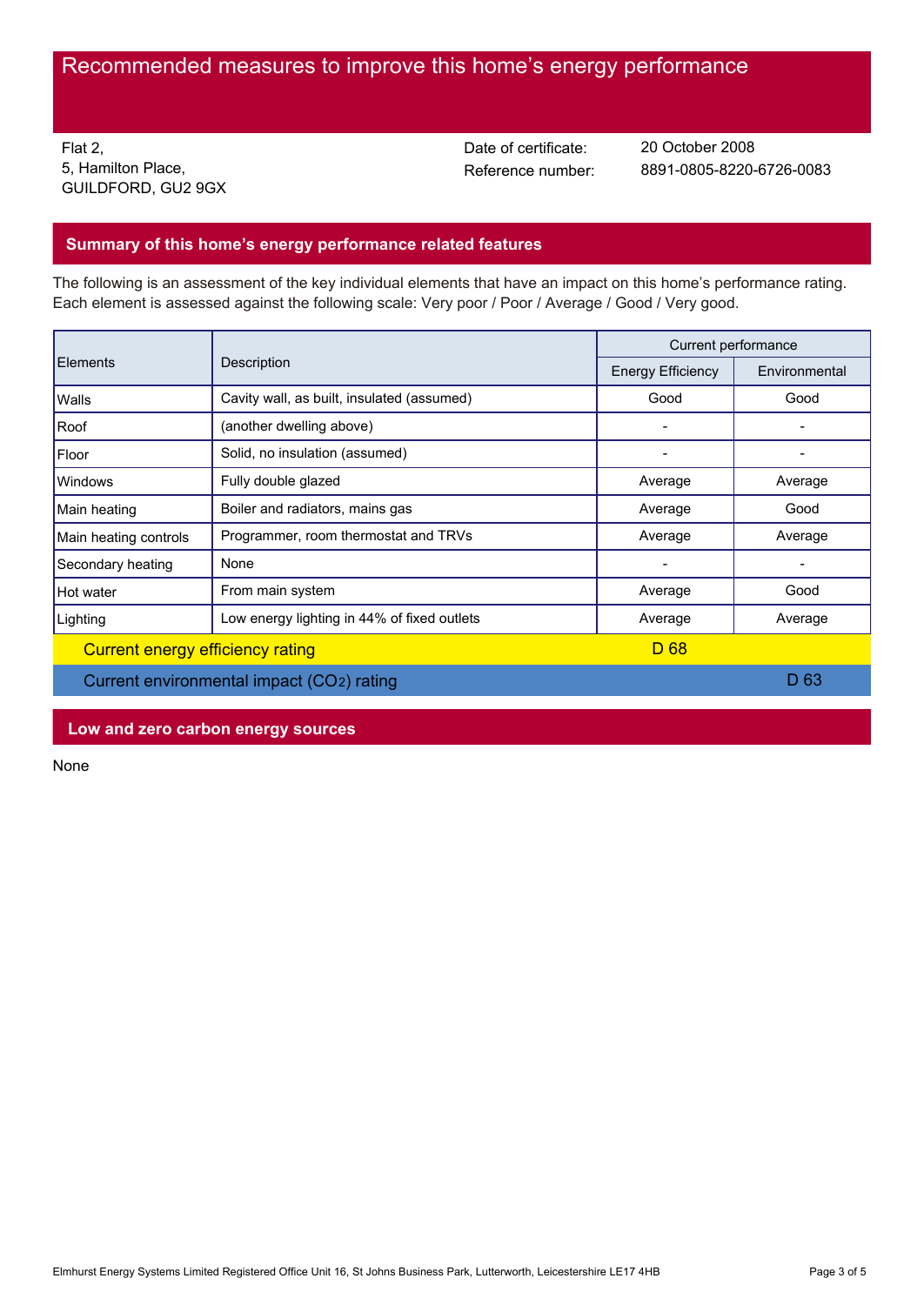### **Recommendations**

The measures below are cost effective. The performance ratings after improvement listed below are cumulative, that is they assume the improvements have been installed in the order that they appear in the table.

|                                                 | <b>Typical savings</b> | Performance ratings after improvement |                      |  |  |  |
|-------------------------------------------------|------------------------|---------------------------------------|----------------------|--|--|--|
| Lower cost measures (up to £500)                | per year               | Energy efficiency                     | Environmental impact |  |  |  |
| Low energy lighting for all fixed outlets<br>1. | £14                    | C 69                                  | D 64                 |  |  |  |
| Sub-total                                       | £14                    |                                       |                      |  |  |  |
| Higher cost measures (over £500)                |                        |                                       |                      |  |  |  |
| 2 Replace boiler with Band A condensing boiler  | £97                    | C 77                                  | C 73                 |  |  |  |
| Total                                           | £111                   |                                       |                      |  |  |  |
| Potential energy efficiency rating              |                        | C 77                                  |                      |  |  |  |
| Potential environmental impact (CO2) rating     |                        |                                       | C 73                 |  |  |  |

## **Further measures to achieve even higher standards**

#### None

Improvements to the energy efficiency and environmental impact ratings will usually be in step with each other. However, they can sometimes diverge because reduced energy costs are not always accompanied by a reduction in carbon dioxide (CO2) emissions.